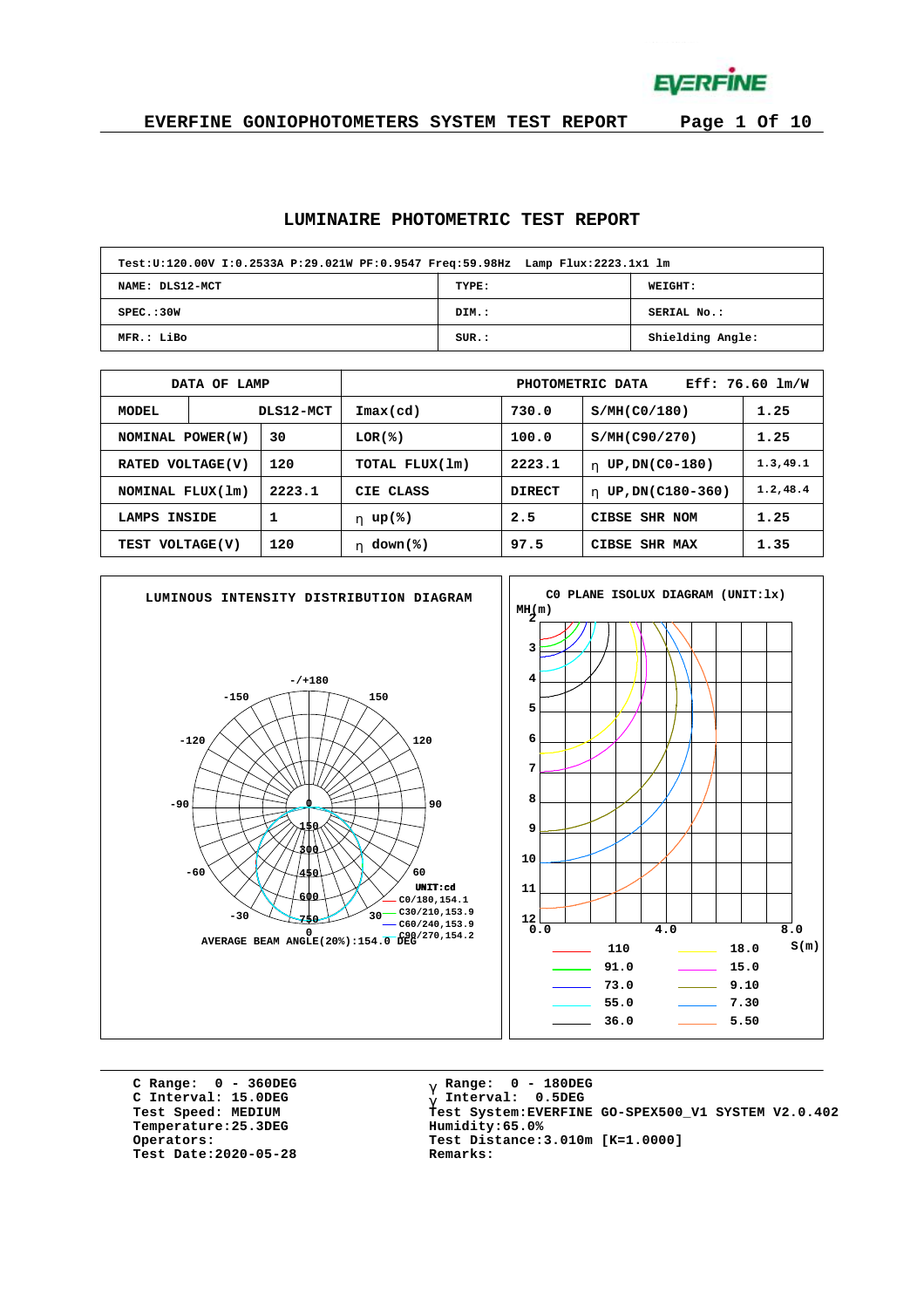

#### **ZONAL FLUX DIAGRAM**

#### **ZONAL FLUX DIAGRAM:**

| g   | C <sub>0</sub> | C45   | C90   | C135  | C180                  | C225  | C270  | C315  | $\mathsf{q}$ | F zone | F total  | %lum, lamp |
|-----|----------------|-------|-------|-------|-----------------------|-------|-------|-------|--------------|--------|----------|------------|
| 10  | 716.7          | 717.8 | 717.5 | 716.4 | 715.8                 | 714.2 | 714.8 | 715.0 | $0 - 10$     | 69.00  | 69.00    | 3.1, 3.1   |
| 20  | 677.7          | 679.6 | 679.1 | 677.9 | 676.0                 | 673.5 | 675.0 | 675.3 | $10 - 20$    | 197.4  | 266.4    | 12, 12     |
| 30  | 614.8          | 617.9 | 617.1 | 615.3 | 612.7                 | 609.0 | 611.2 | 612.0 | $20 - 30$    | 298.7  | 565.1    | 25.4,25.4  |
| 40  | 531.9          | 536.0 | 535.1 | 532.9 | 530.0                 | 525.4 | 528.2 | 528.9 | $30 - 40$    | 359.6  | 924.7    | 41.6,41.6  |
| 50  | 433.1          | 437.8 | 437.1 | 434.7 | 431.3                 | 426.4 | 429.3 | 429.9 | $40 - 50$    | 372.9  | 1298     | 58.4,58.4  |
| 60  | 324.9          | 329.4 | 328.9 | 326.0 | 323.1                 | 317.8 | 321.3 | 320.8 | $50 - 60$    | 338.9  | 1636     | 73.6,73.6  |
| 70  | 215.4          | 219.1 | 218.7 | 216.4 | 214.3                 | 208.7 | 211.9 | 210.3 | $60 - 70$    | 265.9  | 1902     | 85.6,85.6  |
| 80  | 120.3          | 123.2 | 123.3 | 121.7 | 121.0                 | 114.5 | 118.5 | 115.3 | $70 - 80$    | 174.4  | 2077     | 93.4,93.4  |
| 90  | 51.24          | 54.54 | 53.84 | 54.35 | 51.80                 | 49.93 | 50.16 | 49.85 | $80 - 90$    | 90.16  | 2167     | 97.5,97.5  |
| 100 | 10.98          | 20.31 | 11.53 | 20.53 | 11.41                 | 19.07 | 10.74 | 18.39 | $90 - 100$   | 31.89  | 2199     | 98.9,98.9  |
| 110 | 3.851          | 5.899 | 4.081 | 5.951 | 4.054                 | 6.081 | 4.255 | 5.410 | 100-110      | 9.588  | 2208     | 99.3,99.3  |
| 120 | 3.189          | 3.918 | 3.432 | 4.095 | 2.711                 | 3.988 | 3.459 | 3.712 | $110 - 120$  | 3.986  | 2212     | 99.5,99.5  |
| 130 | 3.098          | 3.975 | 3.708 | 3.448 | 2.708                 | 2.751 | 2.465 | 3.548 | $120 - 130$  | 2.961  | 2215     | 99.7,99.7  |
| 140 | 4.045          | 4.348 | 3.862 | 3.311 | 2.958                 | 2.257 | 2.676 | 3.351 | 130-140      | 2.600  | 2218     | 99.8,99.8  |
| 150 | 3.673          | 4.959 | 3.862 | 4.006 | 3.150                 | 2.602 | 2.702 | 3.339 | $140 - 150$  | 2.204  | 2220     | 99.9,99.9  |
| 160 | 3.765          | 3.850 | 3.661 | 3.705 | 2.703                 | 2.471 | 3.284 | 3.333 | $150 - 160$  | 1.590  | 2222     | 99.9,99.9  |
| 170 | 3.907          | 3.405 | 3.638 | 3.628 | 3.190                 | 3.136 | 3.503 | 3.691 | $160 - 170$  | 0.9531 | 2223     | 100,100    |
| 180 | 4.446          | 4.084 | 4.183 | 4.205 | 4.450                 | 4.087 | 4.182 | 4.205 | $170 - 180$  | 0.3557 | 2223     | 100,100    |
| DEG |                |       |       |       | LUMINOUS INTENSITY:cd |       |       |       |              |        | UNIT: 1m |            |

**C Range: 0 - 360DEG C Interval: 15.0DEG Temperature:25.3DEG Humidity:65.0% Test Date:2020-05-28 Remarks:**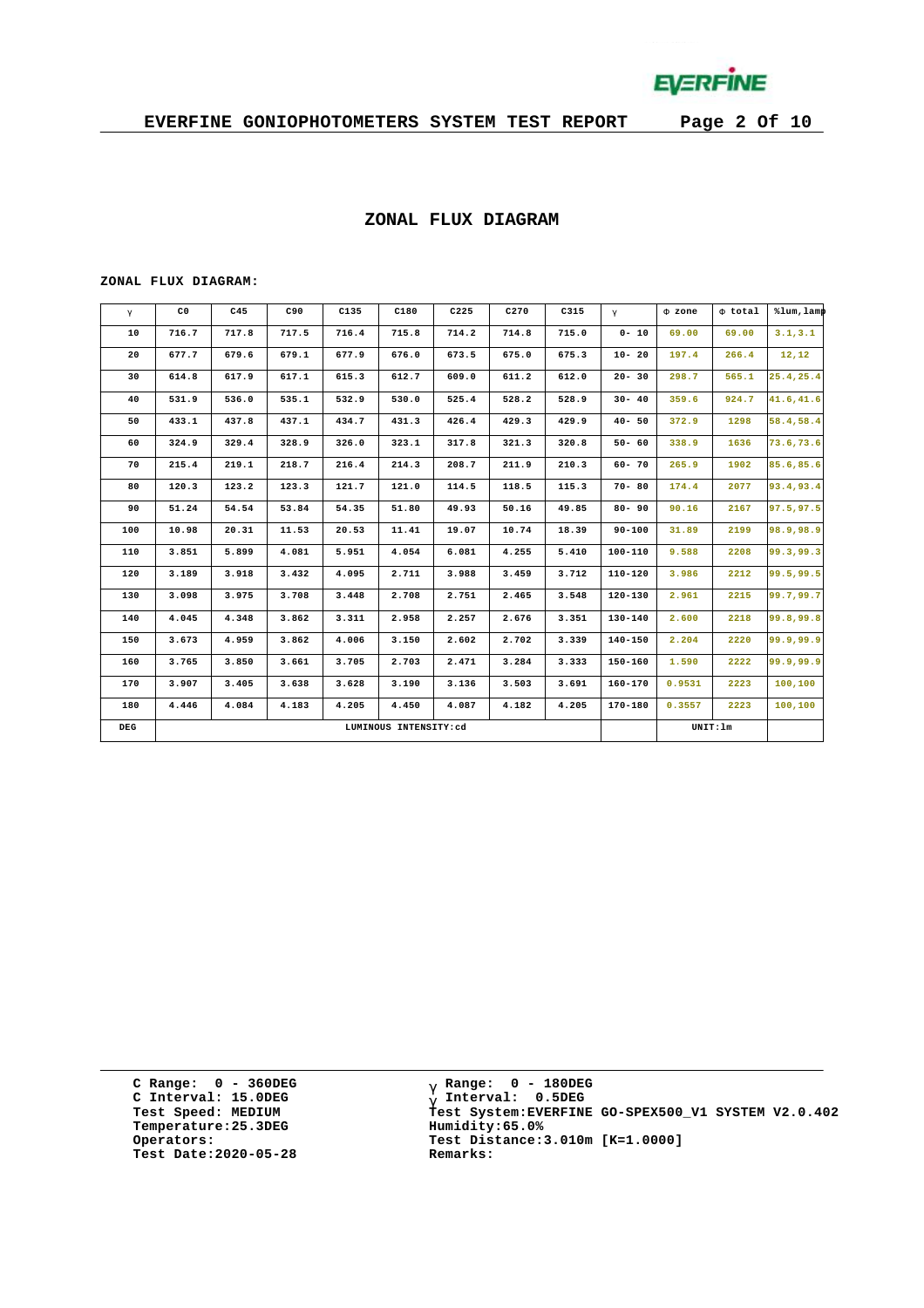**EVERFINE** 

|                                                    | Test:U:120.00V I:0.2533A P:29.021W PF:0.9547 Freq:59.98Hz Lamp Flux:2223.1x1 lm |      |      |                  |      |       |                 |      |                  |      |      |  |  |  |
|----------------------------------------------------|---------------------------------------------------------------------------------|------|------|------------------|------|-------|-----------------|------|------------------|------|------|--|--|--|
| NAME: DLS12-MCT                                    |                                                                                 |      |      |                  |      | TYPE: |                 |      | WEIGHT:          |      |      |  |  |  |
| SPEC.:30W                                          |                                                                                 |      |      |                  |      | DIM.: |                 |      | SERIAL No.:      |      |      |  |  |  |
| MFR.: LiBo                                         |                                                                                 |      |      |                  |      | SUR.: |                 |      | Shielding Angle: |      |      |  |  |  |
| ceilling/cavity                                    |                                                                                 | 0.7  | 0.7  | 0.5              | 0.5  | 0.3   | 0.7             | 0.7  | 0.5              | 0.5  | 0.3  |  |  |  |
|                                                    | walls                                                                           | 0.5  | 0.3  | 0.5              | 0.3  | 0.3   | 0.5             | 0.3  | 0.5              | 0.3  | 0.3  |  |  |  |
| working plane                                      |                                                                                 | 0.2  | 0.2  | 0.2              | 0.2  | 0.2   | 0.2             | 0.2  | 0.2              | 0.2  | 0.2  |  |  |  |
| Room dimensions                                    |                                                                                 |      |      | Viewed crosswise |      |       |                 |      | Viewed endwise   |      |      |  |  |  |
| $2H y = 2H$<br>$x =$                               |                                                                                 | 13.7 | 15.2 | 14.0             | 15.4 | 15.7  | 13.7            | 15.2 | 14.0             | 15.5 | 15.7 |  |  |  |
|                                                    | 3H                                                                              | 15.3 | 16.7 | 15.7             | 17.0 | 17.3  | 15.4            | 16.8 | 15.7             | 17.1 | 17.4 |  |  |  |
|                                                    | 4H                                                                              | 16.1 | 17.4 | 16.4             | 17.7 | 18.0  | 16.2            | 17.5 | 16.5             | 17.8 | 18.1 |  |  |  |
|                                                    | 6H                                                                              | 16.8 | 18.0 | 17.2             | 18.4 | 18.7  | 16.9            | 18.1 | 17.2             | 18.4 | 18.8 |  |  |  |
|                                                    | 8H                                                                              | 17.1 | 18.3 | 17.5             | 18.7 | 19.0  | 17.2            | 18.4 | 17.6             | 18.8 | 19.1 |  |  |  |
|                                                    | 12H                                                                             | 17.5 | 18.6 | 17.9             | 19.0 | 19.3  | 17.6            | 18.7 | 18.0             | 19.1 | 19.4 |  |  |  |
|                                                    |                                                                                 |      |      |                  |      |       |                 |      |                  |      |      |  |  |  |
| 4H                                                 | 2H                                                                              | 14.3 | 15.6 | 14.7             | 15.9 | 16.3  | 14.3            | 15.7 | 14.7             | 16.0 | 16.3 |  |  |  |
|                                                    | 3H                                                                              | 16.2 | 17.3 | 16.6             | 17.7 | 18.0  | 16.2            | 17.4 | 16.6             | 17.7 | 18.1 |  |  |  |
|                                                    | 4H                                                                              | 17.1 | 18.2 | 17.5             | 18.5 | 18.9  | 17.1            | 18.2 | 17.6             | 18.6 | 19.0 |  |  |  |
|                                                    | 6H                                                                              | 17.9 | 18.9 | 18.4             | 19.3 | 19.7  | 18.0            | 19.0 | 18.5             | 19.4 | 19.8 |  |  |  |
|                                                    | 8H                                                                              | 18.4 | 19.3 | 18.8             | 19.7 | 20.1  | 18.5            | 19.4 | 18.9             | 19.8 | 20.2 |  |  |  |
|                                                    | 12H                                                                             | 18.8 | 19.6 | 19.3             | 20.1 | 20.5  | 18.9            | 19.7 | 19.4             | 20.2 | 20.6 |  |  |  |
|                                                    |                                                                                 |      |      |                  |      |       |                 |      |                  |      |      |  |  |  |
| 8H                                                 | 4H                                                                              | 17.4 | 18.3 | 17.9             | 18.8 | 19.2  | 17.5            | 18.4 | 17.9             | 18.8 | 19.2 |  |  |  |
|                                                    | 6H                                                                              | 18.5 | 19.3 | 19.0             | 19.7 | 20.2  | 18.6            | 19.3 | 19.1             | 19.8 | 20.3 |  |  |  |
|                                                    | 8H                                                                              | 19.1 | 19.8 | 19.6             | 20.2 | 20.7  | 19.2            | 19.9 | 19.7             | 20.3 | 20.8 |  |  |  |
|                                                    | 12H                                                                             | 19.7 | 20.3 | 20.2             | 20.8 | 21.3  | 19.8            | 20.4 | 20.3             | 20.9 | 21.4 |  |  |  |
|                                                    |                                                                                 |      |      |                  |      |       |                 |      |                  |      |      |  |  |  |
| 12H                                                | 4H                                                                              | 17.5 | 18.3 | 18.0             | 18.7 | 19.2  | 17.5            | 18.4 | 18.0             | 18.8 | 19.3 |  |  |  |
|                                                    | 6H                                                                              | 18.7 | 19.3 | 19.2             | 19.8 | 20.3  | 18.7            | 19.4 | 19.2             | 19.9 | 20.4 |  |  |  |
|                                                    | 8H                                                                              | 19.3 | 19.9 | 19.8             | 20.4 | 20.9  | 19.4            | 20.0 | 19.9             | 20.5 | 21.0 |  |  |  |
| Variations with the observer position at spacings: |                                                                                 |      |      |                  |      |       |                 |      |                  |      |      |  |  |  |
| $S = 1.0H$                                         |                                                                                 |      |      | $+ 0.1 / - 0.2$  |      |       |                 |      | $+ 0.1 / - 0.2$  |      |      |  |  |  |
| 1.5H                                               |                                                                                 |      |      | $+ 0.2 / - 0.3$  |      |       | $+ 0.2 / - 0.3$ |      |                  |      |      |  |  |  |
| 2.0H                                               |                                                                                 |      |      | $+ 0.1 / - 0.3$  |      |       |                 |      | $+ 0.1 / - 0.3$  |      |      |  |  |  |

### **UGR(Unified Glare Rating) Table**

**CIE Pub.117, 2223 lm Total Lamp Luminous Flux Corrected (8log(F/F0) = 2.8)**

**C Range: 0 - 360DEG C Interval: 15.0DEG Temperature:25.3DEG Humidity:65.0% Test Date:2020-05-28 Remarks:**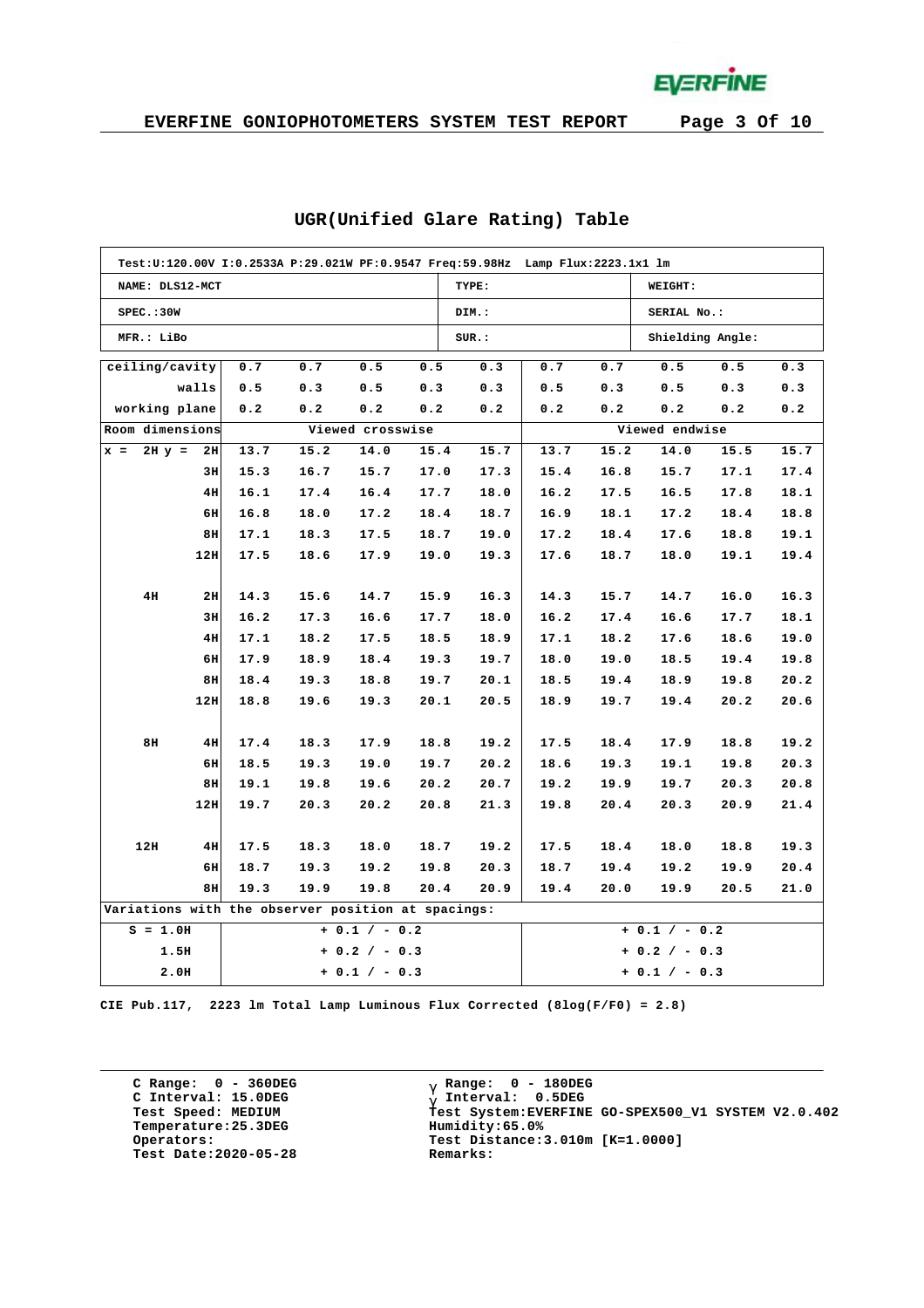**EVERFINE** 

### **EVERFINE GONIOPHOTOMETERS SYSTEM TEST REPORT Page 4 Of 10**

### **ISOCANDELA DIAGRAM**

| Test:U:120.00V I:0.2533A P:29.021W PF:0.9547 Freq:59.98Hz Lamp Flux:2223.1x1 lm |       |                  |
|---------------------------------------------------------------------------------|-------|------------------|
| NAME: DLS12-MCT                                                                 | TYPE: | <b>WEIGHT:</b>   |
| SPEC. : 30W                                                                     | DIM.: | SERIAL No.:      |
| MFR.: LiBo                                                                      | SUR.: | Shielding Angle: |



**C Range: 0 - 360DEG C Interval: 15.0DEG Temperature:25.3DEG Humidity:65.0% Test Date:2020-05-28 Remarks:**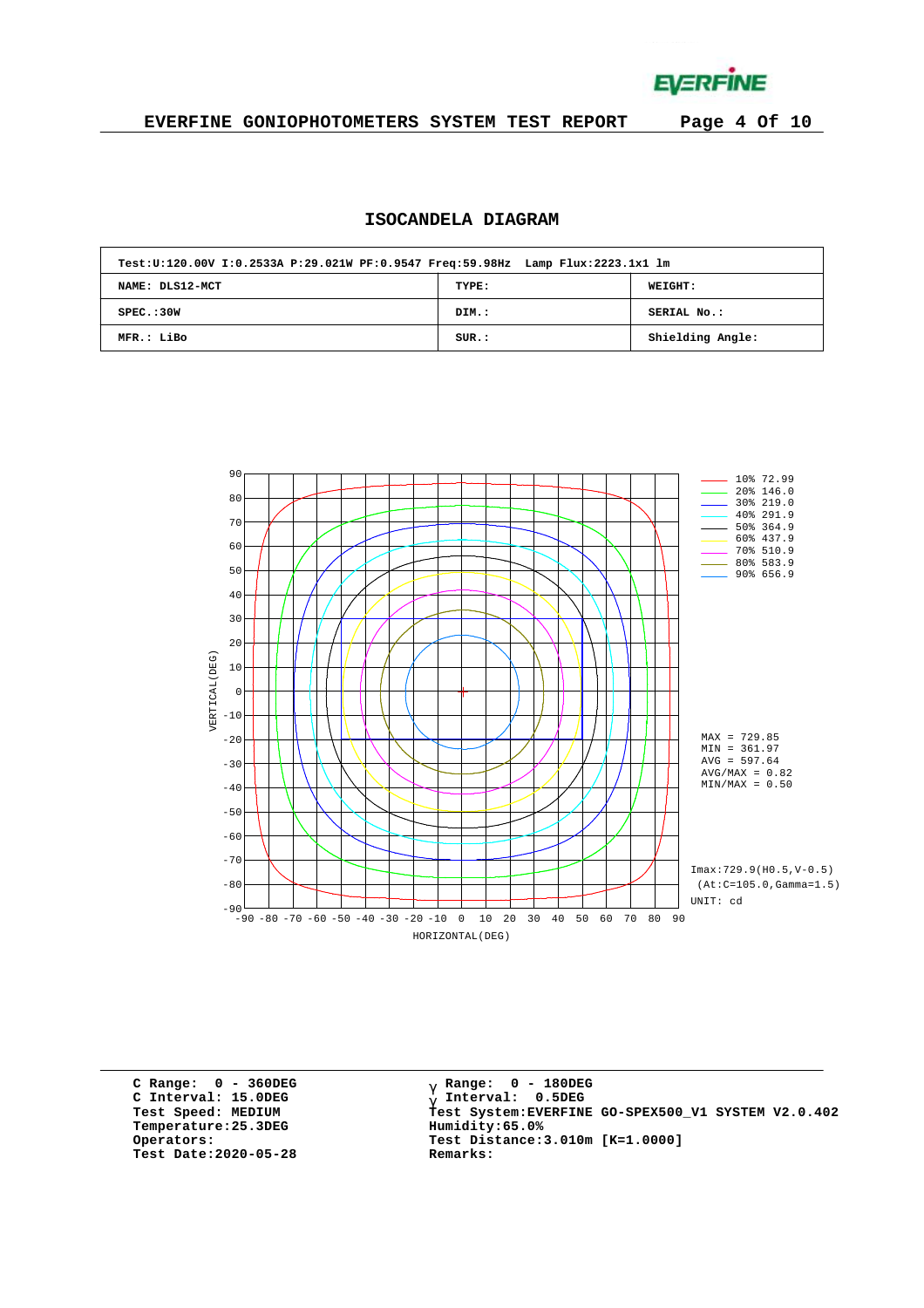

## **AAI Figure**

| Test:U:120.00V I:0.2533A P:29.021W PF:0.9547 Freq:59.98Hz Lamp Flux:2223.1x1 lm |       |                  |
|---------------------------------------------------------------------------------|-------|------------------|
| NAME: DLS12-MCT                                                                 | TYPE: | <b>WEIGHT:</b>   |
| SPEC. : 30W                                                                     | DIM.: | SERIAL No.:      |
| MFR.: LiBo                                                                      | SUR.: | Shielding Angle: |



**Flux out:1524 lm**

**Note:The Curves indicate the illuminated area and the average illumination when the luminaire is at different distance.**

**C Range: 0 - 360DEG C Interval: 15.0DEG**  $Temperature:25.3DEG$ **Test Date:2020-05-28 Remarks:**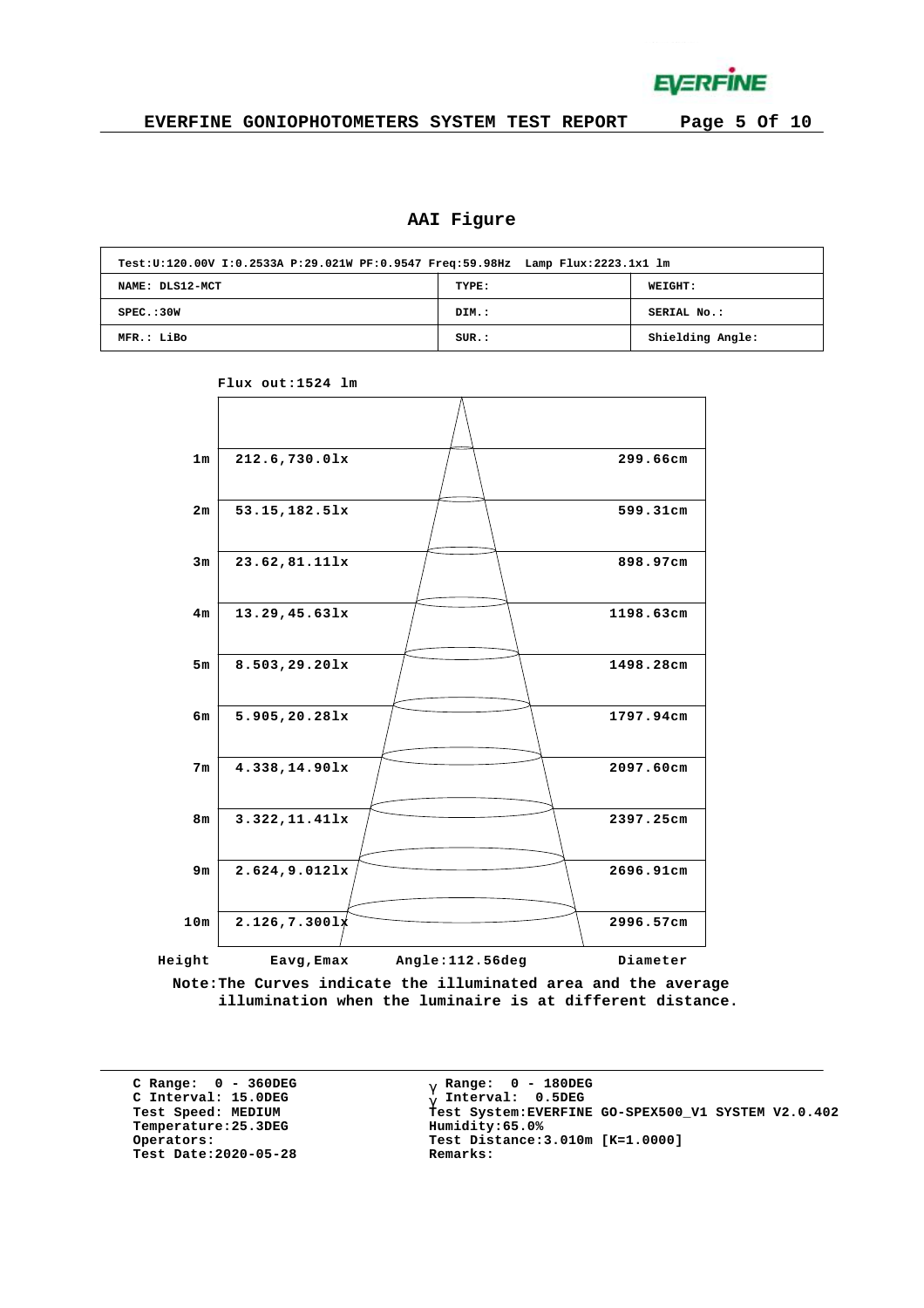**EVERFINE** 

### **EVERFINE GONIOPHOTOMETERS SYSTEM TEST REPORT Page 6 Of 10**

## **ISOLUX DIAGRAM**

| Test:U:120.00V I:0.2533A P:29.021W PF:0.9547 Freq:59.98Hz Lamp Flux:2223.1x1 lm |       |                  |
|---------------------------------------------------------------------------------|-------|------------------|
| NAME: DLS12-MCT                                                                 | TYPE: | WEIGHT:          |
| SPEC. : 30W                                                                     | DIM.: | SERIAL No.:      |
| MFR.: LiBo                                                                      | SUR.: | Shielding Angle: |



**C Range: 0 - 360DEG C Interval: 15.0DEG**  $Temperature:25.3DEG$ **Test Date:2020-05-28 Remarks:**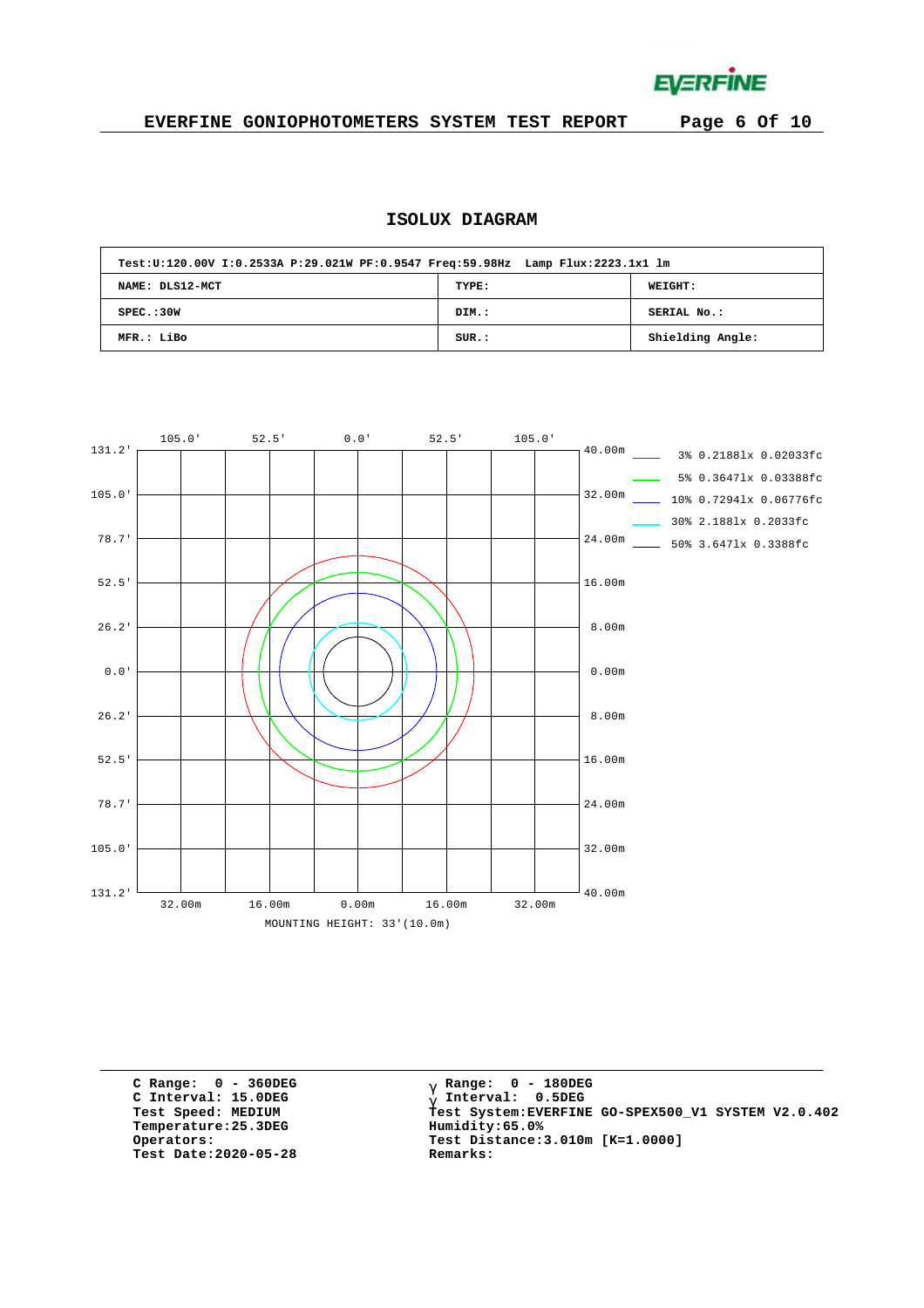**EVERFINE** 

### **EVERFINE GONIOPHOTOMETERS SYSTEM TEST REPORT Page 7 Of 10**

#### **LED Avg.L Report**

| Test:U:120.00V I:0.2533A P:29.021W PF:0.9547 Freq:59.98Hz Lamp Flux:2223.1x1 lm |       |                  |
|---------------------------------------------------------------------------------|-------|------------------|
| NAME: DLS12-MCT                                                                 | TYPE: | <b>WEIGHT:</b>   |
| SPEC. : 30W                                                                     | DIM.: | SERIAL No.:      |
| MFR.: LiBo                                                                      | SUR.: | Shielding Angle: |

| AvgL             | cd/m2 |
|------------------|-------|
| $L 0~180(65)$ av | 1271  |
| $L 0~180(75)$ av | 1276  |
| $L 0~180(85)$ av | 1897  |
| $L$ 90~270(65)av | 1275  |
| $L$ 90~270(75)av | 1278  |
| $L$ 90~270(85)av | 1900  |
| $L$ 45(65) av    | 1268  |
| $L$ 45(75)av     | 1264  |
| $L$ 45(85)av     | 1850  |

**Standard: GB/T 29293-2012**

**C Range: 0 - 360DEG C Interval: 15.0DEG Temperature:25.3DEG Humidity:65.0% Test Date:2020-05-28 Remarks:**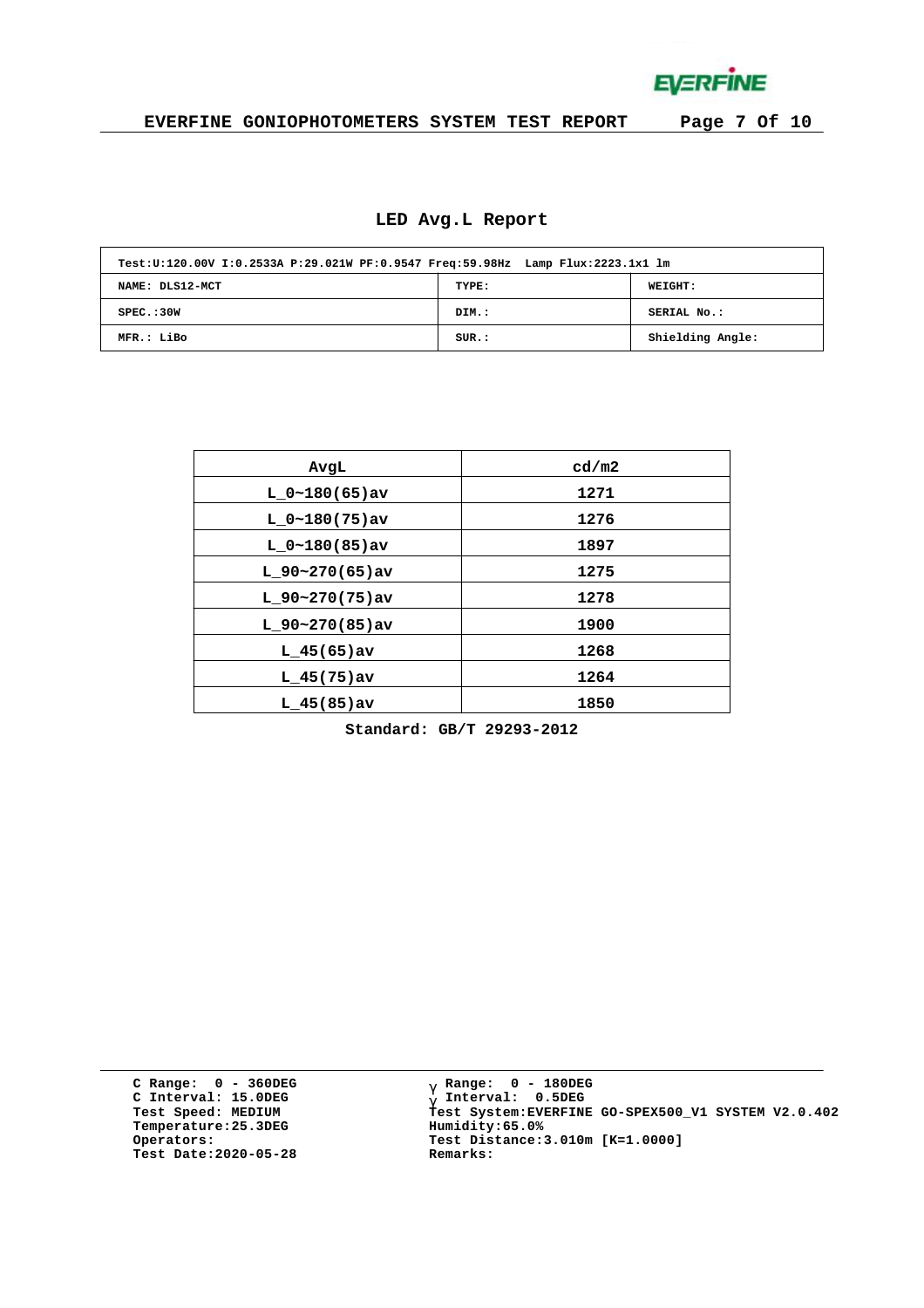**EVERFINE** 





**C Range: 0 - 360DEG C Interval: 15.0DEG Temperature:25.3DEG Humidity:65.0% Test Date:2020-05-28 Remarks:**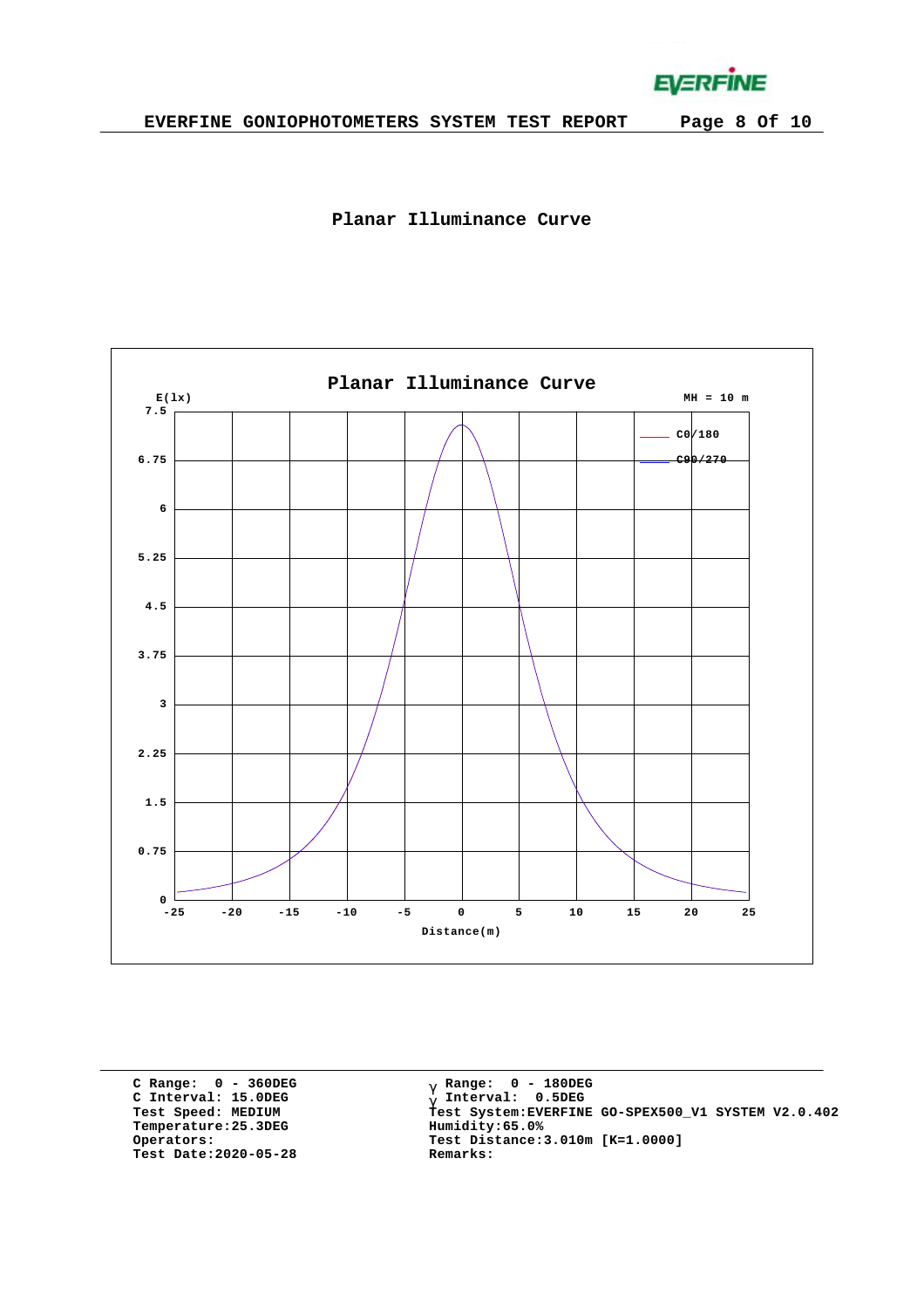**EVERFINE** 

# **EVERFINE GONIOPHOTOMETERS SYSTEM TEST REPORT Page 9 Of 10**

#### **LUMINOUS DISTRIBUTION INTENSITY DATA**

| Test:U:120.00V I:0.2533A P:29.021W PF:0.9547 Freq:59.98Hz Lamp Flux:2223.1x1 lm |      |      |      |                    |      |      |      |      |                          |      |      |      |      |      |      |      |          |      |      |  |
|---------------------------------------------------------------------------------|------|------|------|--------------------|------|------|------|------|--------------------------|------|------|------|------|------|------|------|----------|------|------|--|
| NAME: DLS12-MCT                                                                 |      |      |      |                    |      |      |      |      | TYPE:<br>WEIGHT:         |      |      |      |      |      |      |      |          |      |      |  |
| SPEC.:30W                                                                       |      |      |      |                    |      |      |      |      | DIM.:<br>SERIAL No.:     |      |      |      |      |      |      |      |          |      |      |  |
| MFR.: LiBo                                                                      |      |      |      |                    |      |      |      |      | SUR:<br>Shielding Angle: |      |      |      |      |      |      |      |          |      |      |  |
| Table--1                                                                        |      |      |      |                    |      |      |      |      |                          |      |      |      |      |      |      |      | UNIT: cd |      |      |  |
| C(DEG)                                                                          |      |      |      |                    |      |      |      |      |                          |      |      |      |      |      |      |      |          |      |      |  |
| $g$ (DEG)                                                                       | 0    | 15   | 30   | 45                 | 60   | 75   | 90   | 105  | 120                      | 135  | 150  | 165  | 180  | 195  | 210  | 225  | 240      | 255  | 270  |  |
| 0                                                                               | 730  | 730  | 730  | 730                | 730  | 730  | 730  | 730  | 730                      | 730  | 730  | 730  | 730  | 730  | 730  | 730  | 730      | 730  | 730  |  |
| 5                                                                               | 727  | 727  | 727  | 727                | 727  | 727  | 727  | 726  | 726                      | 726  | 726  | 726  | 726  | 726  | 726  | 725  | 726      | 725  | 725  |  |
| 10                                                                              | 717  | 718  | 717  | 718                | 717  | 718  | 718  | 717  | 717                      | 716  | 716  | 716  | 716  | 715  | 715  | 714  | 715      | 715  | 715  |  |
| 15                                                                              | 700  | 702  | 701  | 702                | 701  | 703  | 701  | 702  | 700                      | 700  | 699  | 699  | 699  | 698  | 697  | 697  | 698      | 697  | 698  |  |
| 20                                                                              | 678  | 680  | 679  | 680                | 679  | 681  | 679  | 679  | 678                      | 678  | 676  | 676  | 676  | 675  | 674  | 673  | 674      | 674  | 675  |  |
| 25                                                                              | 649  | 652  | 650  | 652                | 651  | 653  | 651  | 651  | 650                      | 649  | 647  | 647  | 647  | 646  | 645  | 644  | 645      | 644  | 646  |  |
| 30                                                                              | 615  | 618  | 617  | 618                | 618  | 619  | 617  | 618  | 616                      | 615  | 613  | 613  | 613  | 611  | 610  | 609  | 611      | 609  | 611  |  |
| 35                                                                              | 576  | 579  | 578  | 579                | 579  | 580  | 578  | 579  | 577                      | 576  | 574  | 574  | 573  | 572  | 571  | 570  | 571      | 570  | 572  |  |
| 40                                                                              | 532  | 535  | 534  | 536                | 535  | 537  | 535  | 536  | 534                      | 533  | 530  | 530  | 530  | 528  | 527  | 525  | 527      | 526  | 528  |  |
| 45                                                                              | 484  | 487  | 486  | 489                | 488  | 489  | 488  | 489  | 486                      | 485  | 483  | 483  | 482  | 480  | 480  | 477  | 479      | 478  | 480  |  |
| 50                                                                              | 433  | 437  | 436  | 438                | 437  | 439  | 437  | 438  | 435                      | 435  | 432  | 432  | 431  | 429  | 428  | 426  | 428      | 427  | 429  |  |
| 55                                                                              | 380  | 383  | 382  | 384                | 384  | 385  | 384  | 384  | 382                      | 381  | 378  | 379  | 378  | 375  | 375  | 373  | 374      | 374  | 376  |  |
| 60                                                                              | 325  | 328  | 327  | 329                | 329  | 331  | 329  | 329  | 327                      | 326  | 323  | 324  | 323  | 320  | 320  | 318  | 319      | 319  | 321  |  |
| 65                                                                              | 269  | 272  | 271  | 274                | 273  | 275  | 273  | 274  | 271                      | 270  | 268  | 268  | 268  | 265  | 264  | 262  | 264      | 263  | 266  |  |
| 70                                                                              | 215  | 218  | 217  | 219                | 219  | 220  | 219  | 219  | 216                      | 216  | 214  | 215  | 214  | 211  | 211  | 209  | 210      | 210  | 212  |  |
| 75                                                                              | 165  | 168  | 166  | 169                | 168  | 170  | 168  | 169  | 166                      | 167  | 164  | 165  | 165  | 162  | 161  | 159  | 161      | 160  | 163  |  |
| 80                                                                              | 120  | 122  | 121  | 123                | 122  | 125  | 123  | 124  | 121                      | 122  | 119  | 120  | 121  | 118  | 117  | 115  | 116      | 116  | 118  |  |
| 85                                                                              | 82.1 | 83.5 | 81.9 | 84.4               | 83.1 | 85.7 | 84.7 | 85.3 | 82.5                     | 83.6 | 80.8 | 82.3 | 83.2 | 79.7 | 78.9 | 77.0 | 78.6     | 78.2 | 80.9 |  |
| 90                                                                              | 51.2 | 51.5 | 52.5 | 54.5               | 53.0 | 53.4 | 53.8 | 53.3 | 53.2                     | 54.4 | 52.0 | 50.7 | 51.8 | 49.2 | 49.3 | 49.9 | 49.5     | 48.4 | 50.2 |  |
| 95                                                                              | 22.2 | 25.0 | 31.0 | 33.5               | 29.9 | 24.6 | 24.4 | 25.3 | 30.7                     | 33.8 | 30.8 | 24.6 | 22.8 | 22.1 | 28.2 | 30.8 | 28.9     | 22.5 | 22.1 |  |
| 100                                                                             | 11.0 | 14.1 | 18.3 | 20.3               | 17.2 | 12.5 | 11.5 | 13.2 | 17.9                     | 20.5 | 18.3 | 14.0 | 11.4 | 12.2 | 17.1 | 19.1 | 17.7     | 12.4 | 10.7 |  |
| 105                                                                             | 6.00 | 7.88 | 10.0 | 11.2               | 9.31 | 7.06 | 6.00 | 7.54 | 9.91                     | 11.4 | 10.0 | 7.83 | 6.24 | 7.09 | 9.98 | 11.0 | 10.1     | 7.31 | 6.11 |  |
| 110                                                                             | 3.85 | 4.69 | 5.58 | 5.90               | 5.37 | 4.34 | 4.08 | 4.62 | 5.76                     | 5.95 | 5.58 | 4.51 | 4.05 | 4.35 | 5.75 | 6.08 | 6.15     | 4.75 | 4.25 |  |
| 115                                                                             | 3.36 | 3.87 | 4.10 | 4.28               | 4.08 | 3.53 | 3.48 | 3.72 | 4.14                     | 4.36 | 4.18 | 3.62 | 3.32 | 3.35 | 4.38 | 4.59 | 4.72     | 3.78 | 3.74 |  |
| 120                                                                             | 3.19 | 3.71 | 3.85 | 3.92               | 3.91 | 3.53 | 3.43 | 3.35 | 4.12                     | 4.09 | 4.06 | 3.61 | 2.71 | 2.93 | 3.96 | 3.99 | 4.34     | 3.34 | 3.46 |  |
| 125                                                                             | 2.78 | 3.44 | 3.30 | 3.63               | 3.48 | 3.27 | 3.30 | 3.36 | 3.37                     | 3.10 | 3.89 | 3.60 | 2.49 | 2.18 | 3.14 | 2.48 | 3.07     | 2.64 | 2.86 |  |
| 130                                                                             | 3.10 | 3.45 | 3.50 | 3.97               | 3.83 | 3.76 | 3.71 | 3.50 | 3.44                     | 3.45 | 3.90 | 3.76 | 2.71 | 2.14 | 2.77 | 2.75 | 3.20     | 2.78 | 2.47 |  |
| 135                                                                             | 3.67 | 3.76 | 3.54 | 4.14               | 4.48 | 3.75 | 3.84 | 3.87 | 3.99                     | 3.68 | 3.78 | 3.50 | 2.87 | 2.26 | 2.64 | 2.23 | 2.78     | 2.88 | 2.58 |  |
| 140                                                                             | 4.05 | 3.98 | 3.82 | 4.35               | 4.32 | 3.70 | 3.86 | 3.79 | 3.33                     | 3.31 | 3.61 | 3.56 | 2.96 | 2.29 | 2.67 | 2.26 | 2.88     | 2.64 | 2.68 |  |
| 145                                                                             | 3.86 | 4.43 | 4.18 | 4.51               | 4.68 | 4.16 | 3.92 | 3.49 | 3.35                     | 3.79 | 3.72 | 3.68 | 2.99 | 2.75 | 2.86 | 2.48 | 2.90     | 2.81 | 2.91 |  |
| 150                                                                             | 3.67 | 4.03 | 4.15 | 4.96               | 4.54 | 4.16 | 3.86 | 3.63 | 3.69                     | 4.01 | 4.18 | 4.01 | 3.15 | 2.46 | 2.62 | 2.60 | 2.90     | 2.73 | 2.70 |  |
| 155                                                                             | 3.54 | 3.74 | 3.78 | 4.46               | 4.05 | 4.04 | 3.91 | 3.93 | 3.91                     | 3.88 | 3.87 | 3.99 | 2.75 | 2.47 | 2.43 | 2.74 | 2.79     | 2.72 | 3.09 |  |
| 160                                                                             | 3.76 | 3.82 | 3.95 | 3.85               | 3.97 | 4.15 | 3.66 | 3.52 | 3.53                     | 3.71 | 3.82 | 3.59 | 2.70 | 2.54 | 2.47 | 2.47 | 2.46     | 2.46 | 3.28 |  |
| 165                                                                             | 3.72 | 3.84 | 3.54 | 3.61               | 3.61 | 3.66 | 3.47 | 3.41 | 3.41                     | 3.62 | 3.67 | 3.60 | 2.94 | 3.12 | 2.70 | 2.60 | 2.70     | 2.93 | 3.46 |  |
| 170                                                                             | 3.91 | 3.73 | 3.43 | 3.40               | 3.48 | 3.49 | 3.64 | 3.56 | 3.56                     | 3.63 | 3.70 | 3.76 | 3.19 | 3.23 | 3.22 | 3.14 | 3.11     | 3.11 | 3.50 |  |
| 175                                                                             | 4.13 | 3.94 | 3.83 | 3.80               | 3.76 | 3.74 | 3.78 | 3.80 | 3.77                     | 3.86 | 3.93 | 3.93 | 3.79 | 3.82 | 3.80 | 3.74 | 3.44     | 3.45 | 3.89 |  |
| 180                                                                             | 4.45 | 4.41 |      | 4.33   4.08   4.09 |      | 4.13 | 4.18 | 4.15 | 4.20                     | 4.21 | 4.24 | 4.12 | 4.45 | 4.41 | 4.33 | 4.09 | 4.09     | 4.13 | 4.18 |  |

**C Range: 0 - 360DEG C Interval: 15.0DEG Temperature:25.3DEG Humidity:65.0% Test Date:2020-05-28 Remarks:**